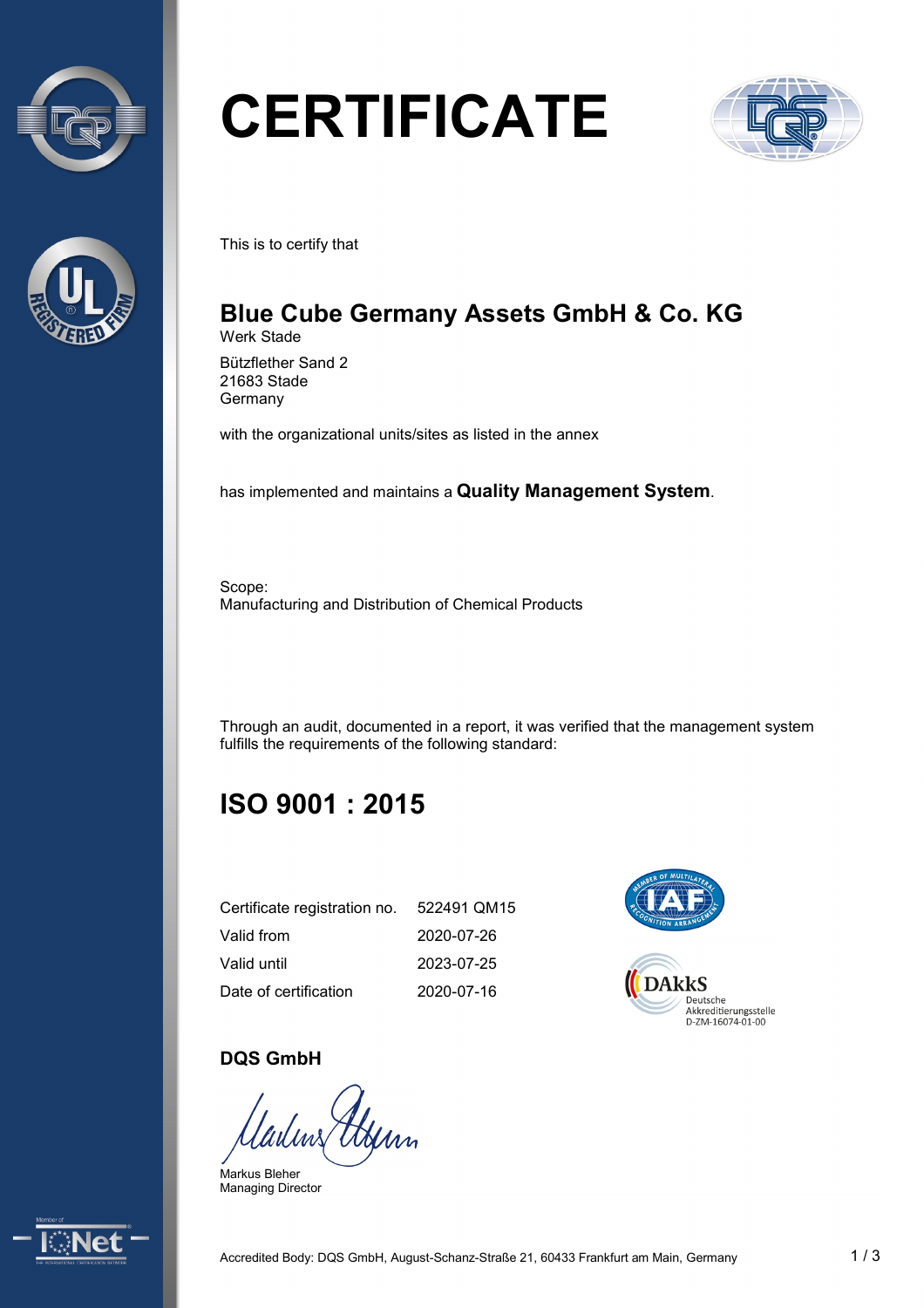



## **Annex to certificate Registration No. 522491 QM15**

#### **Blue Cube Germany Assets GmbH & Co. KG** Werk Stade

Bützflether Sand 2 21683 Stade **Germany** 

**Location Scope**

**546883 Blue Cube Germany Productions GmbH & Co. KG Werk Stade Bützflether Sand 2 21683 Stade Germany** Manufacturing and Distribution of Chemical **Products** 

**537115 Blue Cube Germany Assets GmbH & Co. KG Zentrale Funktionen Stadersand, Haus 2 u. 6 21683 Stade Germany**

Manufacturing and Distribution of Chemical **Products** 

**524666 Blue Cube Germany Assets GmbH & Co.** Sales of Chemical Products **KG Büro Schwalbach Am Kronberger Hang 4 65824 Schwalbach Germany**

**546884 Blue Cube Germany Productions GmbH &** Sales of Chemical Products **Co. KG Büro Schwalbach Am Kronberger Hang 4 65824 Schwalbach Germany**

**070682 Blue Cube Germany Productions GmbH & Co. KG Industriestraße 1 77836 Rheinmünster Germany** Manufacturing and Distribution of Chemical **Products** 



This annex (edition: 2020-07-16) is only valid in connection with the above-mentioned certificate. 2/3